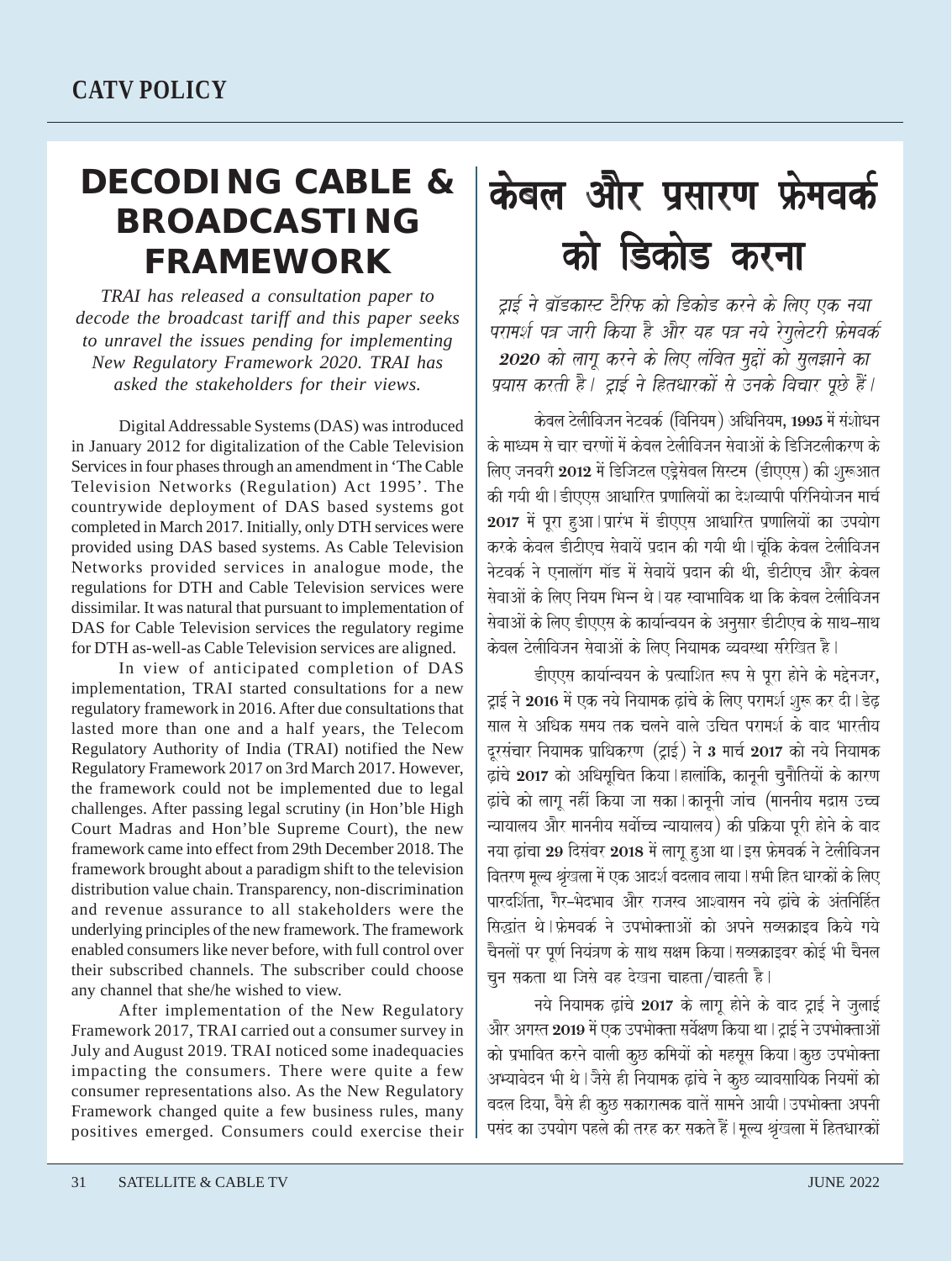choices like never before. The stakeholders in value chain were assured of their revenue shares. The trust-based audit regime through third party empaneled auditors started functioning. These measures enabled orderly growth in the broadcasting sector. Yet, it was observed that few service providers were exploiting available flexibilities of the framework to their advantages. The Authority took up a consultative exercise to address these issues. After due consultation with stakeholders, TRAI notified the New Regulatory Framework 2020 by amending the New Regulatory Framework 2017, on 1st January 2020.

Main provisions of New Regulatory Framework 2020, which differentiate it from New Regulatory Framework 2017, inter-alia, are given in Table 1:

In order to address the concern of huge carriage fee, the Authority mandated that MSOs, HITS operators, IPTV service providers would not have target market bigger than State or Union Territory as the case may be. In addition, a cap of Rs.4 lakh per month has been prescribed on carriage fee payable by a broadcaster to a DPO in a month for carrying a channel in the country. This would protect interests of small broadcasters. DPOs have been given more flexibility to place the TV channels on Electronic Programme Guide (EPG) and mandated that channels of a language in a genre would be kept together while placing channels on EPG.

Provisions of New Regulatory Framework 2020 as listed at Sr. No. '1' to '3' in Table 1 have already been implemented by the respective stakeholders mainly covering DPOs. However, provisions at Sr. No. '4' to '6' were challenged by the Indian Broadcasting & Digital Foundations (IBDF) and others in the High Court of Bombay.

Provisions at Sr. No. '1' to '3' mentioned in Table 1 were also challenged by All India Digital Cable Federation (AIDCF) and others in the High Court of Kerala. However, these were duly implemented in April 2020 after the interim orders of the Hon'ble High Court of Kerala. In its final judgement dated 12th July, 2021, Hon'ble High Court upheld the amendments introduced by the Tariff Order, 2020.

With the implementation of certain provisions of New Regulatory Framework 2020 as mentioned above, many benefits of the 2020 amendments have already accrued to the consumers. Every consumer now can get 228 TV channels instead of 100 channels earlier, in a maximum NCF of Rs. 130/-. This has enhanced the

उनके राजस्व शेयरों का आश्वासन दिया गया था।तीसरे पक्ष के पैनलबद्ध .<br>लेखा परीक्षकों के माध्यम से टस्ट आधारित ऑडिट व्यवस्था ने काम करना शरू कर दिया।इन उपायों ने प्रसारण क्षेत्र में व्यवस्थित विकास को सक्षम बनाया |फिर भी यह देखा गया कि कछ सेवा प्रदाता अपने फायदे के लिए ढांचे के उपलब्ध लचीलेपन का फायदा उठा रहे थे |प्राधिकरण ने  $\,$ इन मुद्दों को हल करने के लिए एक परामर्शी अभ्यास किया | हितधारकों के साथ उचित परामर्श के बाद, ट्राई ने 1 जनवरी 2020 को न्यू रेगुलेटरी फ़ेमवर्क 2017 में संशोधन करके न्यू रेगुलेटरी फ़्रेमवर्क 2020 को अधिसूचित किया।

नयी रेगुलेटी फ्रेमवर्क 2020 के मुख्य प्रावधान, जो इसे नये रेगुलेटी फ्रेमवर्क 2017 से अलग करता है, अन्य बातों के साथ–साथ टेबल  $1$  में दिये गये हैं:

भारी कैरेज शुल्क की चिंता दूर करने के लिए प्राधिकरण ने अनिवार्य किया कि मामला कैसा कि भी एमएसओ. एचआईटीएस ऑपरेटरों. आईपीटीवी सेवा प्रदाताओं के पास राज्य या केंद्र शासित प्रदेश से बड़ा लक्ष्य बाजार नहीं होगा l इसके अलावा देश में एक चैनल चलाने के लिए एक महीने में एक डीपीओ को एक प्रसारक द्वारा देय कैरिज शुल्क पर 4 लाख रुपये प्रति माह की सीमा निर्धारित की गयी है |इससे छोटे प्रसारकों के हितों की रक्षा होगी।डीपीओ को टीवी चैनलों इलेक्ट्रॉनिक प्रोग्राम गाइड (ईपीजी) पर रखने के लिए और अधिक लचीलापन दिया गया है .<br>और यह अनिवार्य किया गया है कि ईपीजी पर चैनल डालते समय एक शैली में एक भाषा के चैनलों को एक साथ रखा जायेगा l

तालिका 1 में क्रमांक 1 से 3 तक सचीबद्ध नये नियामक ढांचे 2020 के प्रावधानों को मुख्य रूप से डीपीओ को कवर करने वाले संबंधित हितधारको द्वारा पहले ही लागू किया जा चुका है।हालांकि क्रमांक 4 से 6 तक के प्रावधानों को इंडियन ब्रॉडकास्टिंग एंड डिजिटल फाउंडेशन (आईबीडीएफ) और अन्य लोगों ने बंबई हाई कोर्ट में चुनौती दी थी।

तालिका में उल्लेखित क्रमांक 1 से 3 प्रावधानों को भी अखिल भारतीय डिजिटल केबल फेडरेशन (एआईडीसीएफ) और अन्य ने केरल हाई कोर्ट में चनौती दी थी।हालांकि, इन्हें केरल के माननीय हाई कोर्ट के अंतरिम आदेशों के बाद अप्रैल 2020 में विधिवत लाग किया गया था । माननीय हाई कोर्ट ने 12 जुलाई 2021 को अपने अंतिम निर्णय में टैरिफ आदेश 2020 द्वारा पेश किये गये संशोधनों को बरकरार रखा।

जैसाकि ऊपर उल्लेख किया गया है, न्यू रेगुलेटरी फ्रेमवर्क 2020 के कछ प्रावधानों के कार्यान्वयन के साथ उपभोक्ताओं को  $2020$  के संशोधनों के कई लाभ पहले ही मिल चुके हैं।हर उपभोक्ता को अब अधिकतम 130रुपये के एनसीएफ में पहले के 100 चैनलों के बजाय  $228$  टीवी चैनल मिल सकते हैं |इसने उपभोक्ताओं के लिए अधिकतम चैनलों की उपलब्धता को बढाया है जिससे उपभोक्ताओं को  $2017$  के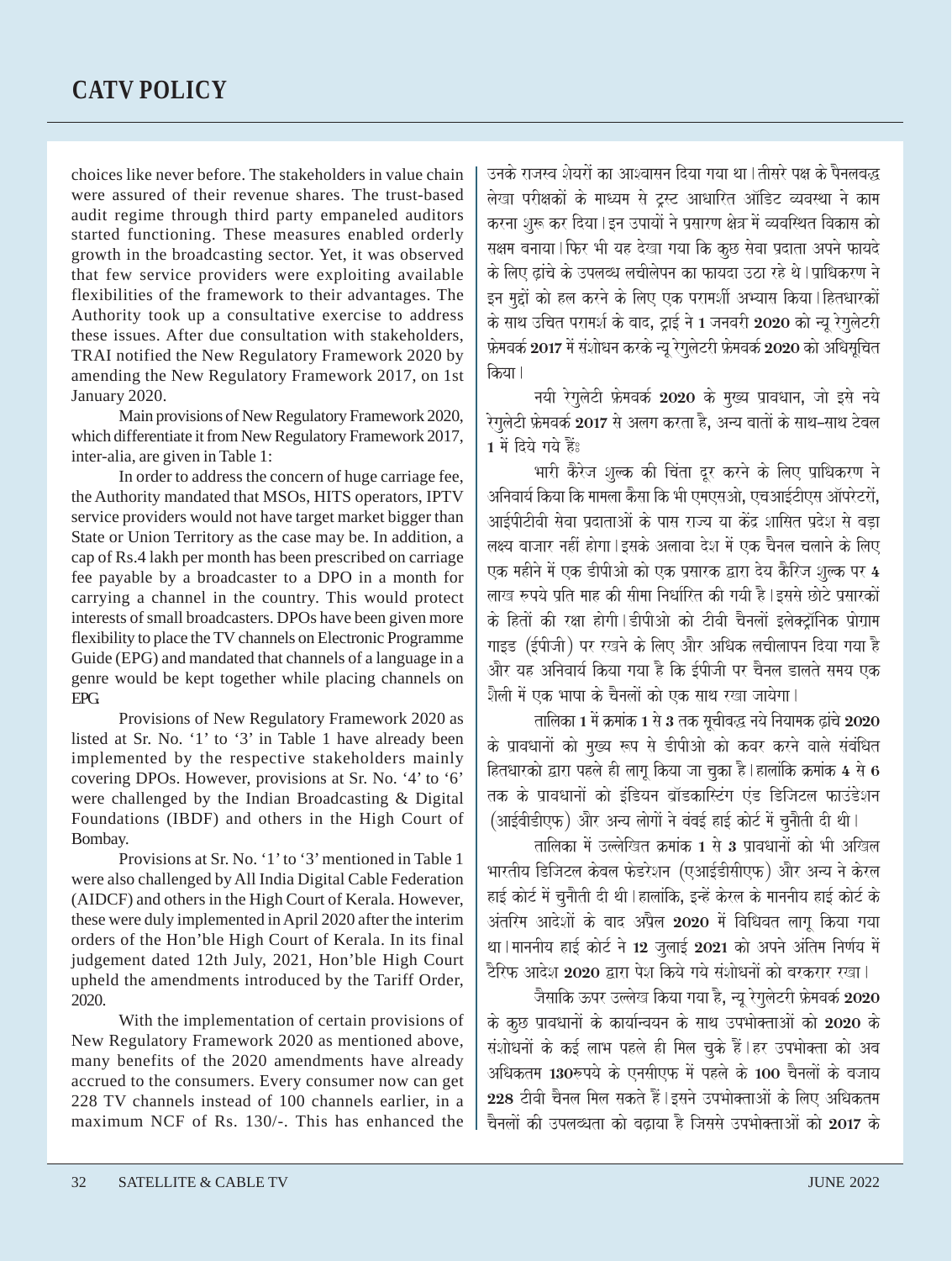| S. No. | <b>New Regulatory Framework 2017</b>                                                                                                                                                                                                                                                                                                                    | <b>New Regulatory Framework 2020</b>                                                                                                                                                                                                                                                                                                                                                                                                                                                                                                                                                                                                                                                        |  |  |
|--------|---------------------------------------------------------------------------------------------------------------------------------------------------------------------------------------------------------------------------------------------------------------------------------------------------------------------------------------------------------|---------------------------------------------------------------------------------------------------------------------------------------------------------------------------------------------------------------------------------------------------------------------------------------------------------------------------------------------------------------------------------------------------------------------------------------------------------------------------------------------------------------------------------------------------------------------------------------------------------------------------------------------------------------------------------------------|--|--|
| 1.     | <b>NCF</b><br>Maximum Rs. 130/- for 100 SD channels<br>$\bullet$<br>Maximum Rs. 20/- for each additional block of<br>$\bullet$<br>25 SD channels                                                                                                                                                                                                        | Maximum Rs. 130/- for 200 SD channels and all<br>$\bullet$<br>mandatory channels<br>Maximum Rs. 160/- for more than 200 SD channels<br>$\bullet$<br>Flexibility to DPOs to declare different NCFs for different<br>$\bullet$<br>geographical regions/areas within its service area                                                                                                                                                                                                                                                                                                                                                                                                          |  |  |
| 2.     | <b>Multi TV</b> home<br>DPOs are required to declare NCF for each<br>$\bullet$<br>subscriber<br>Multi TV home not recognized<br>$\bullet$<br>Some DPOs were charging NCF of Rs. 130/-<br>$\bullet$<br>for each TV in multi TV homes.                                                                                                                    | Multi TV home defined as a household having multiple<br>$\bullet$<br>connections in the name of a single person under single<br>ID and a single bill is generated for such home<br>DPOs can declare full NCF for 1st TV in a multi-TV<br>$\bullet$<br>Home<br>NCF for 2nd & subsequent TV cannot be more than<br>$\bullet$<br>40% of declared NCF for 1st TV connection<br>Subscribers can choose different set of channels for<br>$\bullet$<br>each TV connection in a multi-TV home                                                                                                                                                                                                       |  |  |
| 3.     | <b>Long Term Subscriptions</b><br>No provision                                                                                                                                                                                                                                                                                                          | Defined as a subscription for a duration of 6 months or<br>$\bullet$<br>more, for which an advance payment has been made by<br>the subscriber<br>DPOs may offer discounts on NCF and DRP on long<br>$\bullet$<br>term subscriptions                                                                                                                                                                                                                                                                                                                                                                                                                                                         |  |  |
| 4.     | MRP of a channel to be part of a bouquet<br>$Rs. 19/-$<br>$\bullet$                                                                                                                                                                                                                                                                                     | Rs. 12/-<br>$\bullet$                                                                                                                                                                                                                                                                                                                                                                                                                                                                                                                                                                                                                                                                       |  |  |
| 5.     | Reasonable pricing of a-la-carte channels and<br>bouquets by broadcasters<br>A condition as below was prescribed, however not<br>implemented as Hon'ble High Court of Madras<br>held this clause as arbitrary and un-implementable:<br>Bouquet price cannot be more than 85% of<br>$\bullet$<br>sum of prices of a-la-carte channels in that<br>bouquet | Twin conditions as below were prescribed:<br>$\bullet$<br>i) the sum of the a-la-carte rates of the pay channels<br>(MRP) forming part of a bouquet shall in no case<br>exceed one and half times the rate of the bouquet<br>of which such pay channels are a part; and<br>ii) the a-la-carte rates of each pay channel (MRP),<br>forming part of a bouquet, shall in no case exceed<br>three times the average rate of a pay channel of the<br>bouquet of which such pay channel is a part.<br>(Hon'ble High Court of Bombay struck down the second<br>twin condition)<br>MRP of a channel in a bouquet cannot be more than the<br>$\bullet$<br>MRP of any bouquet containing that channel |  |  |
| 6.     | Number of bouquets offered by a broadcaster<br>No limit<br>$\bullet$                                                                                                                                                                                                                                                                                    | Number of bouquets of pay channels cannot be more<br>$\bullet$<br>than number of pay channels offered by a broadcaster                                                                                                                                                                                                                                                                                                                                                                                                                                                                                                                                                                      |  |  |

#### **Table 1: Comparison of New Regulatory Framework 2017 and New Regulatory Framework 2020**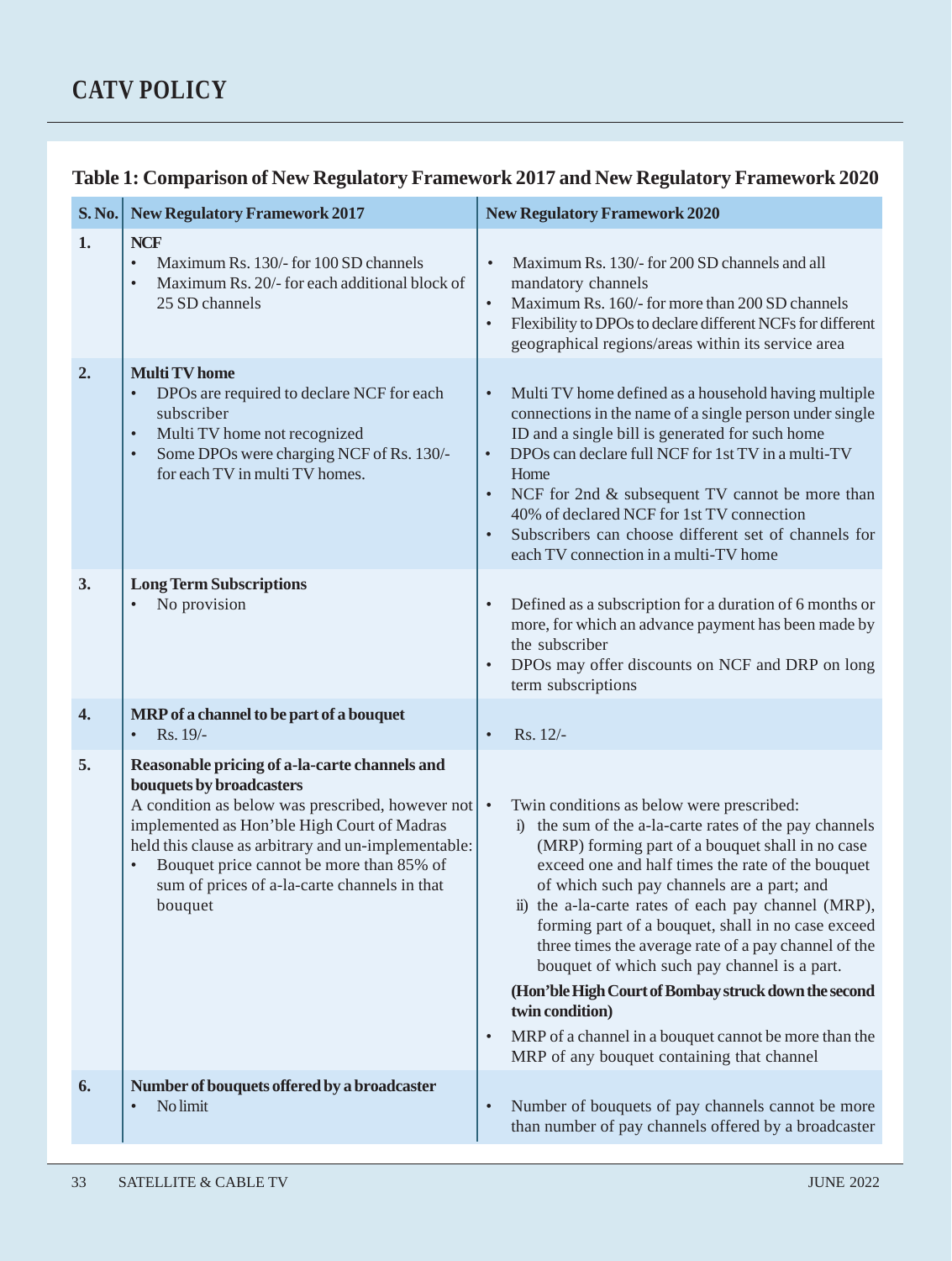availability of more television channels to the consumers, thereby enabling consumers to reduce their NCF for availing similar number of channels as per 2017 framework, by an estimated amount varying from Rs. 40/  $-$  to 50/ $-$ .

Additionally, the amended NCF for multi-TV homes have enabled further savings to the tune of 60% on second (and more) television sets.

Some broadcasters and other stakeholders challenged various provisions of Tariff Amendment Order 2020, Interconnection Amendment Regulations 2020 and QoS Amendment Regulations 2020 in various High Courts including in the Hon'ble High Court of Bombay vide Writ Petition (L) No. 116 of 2020 and other connected matters therewith.

Hon'ble High Court of Judicature at Bombay, vide its Judgement dated 30th June 2021 upheld the validity of New Regulatory Framework 2020 except for the condition of the average test provided in the third proviso to sub-clause (3) of clause 3 of the Telecommunication (Broadcasting and Cable) Services (Eighth) (Addressable Systems) Tariff (Second Amendment) Order, 2020 (herein after referred as Tariff Amendment Order 2020).

The petitioners in Bombay High Court filed Special Leave Petitions (SLPs) in the Hon'ble Supreme Court of India, challenging the judgement dated 30th June 2021 of the Hon'ble High Court of Judicature at Bombay. The matter was heard by the Hon'ble Supreme Court on 18.08.2021. However, after subsequent hearing, no interim relief was granted by the Hon'ble Supreme Court.

Subsequently, on 15th February 2022 the petitioners submitted an affidavit in Hon'ble Supreme Court for withdrawal of SLPs. On the same day Hon'ble court was pleased to grant permission for the withdrawal of the SLP and passed the following order:

"*The Special Leave Petitions are dismissed as withdrawn. All questions of law open are kept open.*"

Meanwhile, considering that no interim relief was granted by Hon'ble Supreme Court on the judgement of Hon'ble Bombay Court, the Authority issued a letter dated 12th October 2021 to all such broadcasters seeking compliance with all the provisions of New Regulatory Framework 2020 as upheld by Hon'ble Court of Bombay within 10 days. Consequently, most of the broadcasters submitted their Reference Interconnect Offer (RIOs) to TRAI in line with New Regulatory Framework 2020 and also published these on their websites in November 2021.

द्वांचे के अनुसार समान संख्या में चैनलों का लाभ लाभ उठाने के लिए अपने एनसीएफ को कम करने में सक्षम बनाता है, अनुमानित राशि 40–  $50$  रुपये तक भिन्न हो सकती है।

इसके अतिरिक्त मल्टी टीवी घरों के लिए संशोधित एनसीएफ ने दूसरे (और अधिक) टेलीविजन सेटों पर 60% की अतिरिक्त बचत को सक्षम किया है।

कुछ प्रसारकों और अन्य हितधारकों ने टैरिफ संशोधन आदेश  $2020$ , इंटरकनेक्शन संशोधन विनियम  $2020$  और क्युओएस संशोधन विनियम 2020 के विभिन्न पावधानों को विभिन्न उच्च न्यायालय में चुनौती दी है, जिसमें बांबे के माननीय हाई कोर्ट में 2020 की रिट याचिका (एल) संख्या 116 और उससे जुड़े अन्य मामले भी शामिल हैं। माननीय बांबे उच्च न्यायालय ने 30 जन 2021 के अपने निर्णय

के माध्यम से नये नियामक ढांचे 2020 की वैधता को बरकरार रखा. सिवाय इसके कि खंड 3 के उप–खंड के तीसरे परंतक में प्रदान किये गये .<br>औसत परीक्षण की स्थिति को छोड़कर ।दूरसंचार (प्रसारण और केवल) सेवायें (आठवां) (एड्रेसेबल सिस्टम) टैरिफ (दुसरा संशोधन) आदेश  $2020$  (इसके बाद टैरिफ संशोधन आदेश  $2020$  के रूप में संदर्भित)।

बंबई हाई कोर्ट में याचिकाकर्ताओं ने भारत के माननीय सर्वोच्च न्यायालय में विशेष अनुमति याचिका (एसएलपी) दायर किया, जिसमें माननीय बांबे उच्च न्यायालय इस मामले में 30 जून 2021 को दिये गये .<br>फैसले को चूनौती दी गयी।इस मामले की सुनवाई माननीय सर्वोच्च न्यायालय 18.08.2021 को की गयी थी |हालांकि बाद की सुनवाई के बाद माननीय सर्वोच्च न्यायालय द्वारा कोई अंतरिम राहत नहीं दी गयी थी ।

इसके बाद 15 फरवरी 2022 को याचिकाकर्ताओं ने एसएलपी को वापस लेने के लिए माननीय सर्वोच्च न्यायालय में एक हलफनामा प्रस्तुत किया | उसी दिन माननीय उच्च न्यायालय ने एसएलपी को वापस .<br>लेने की अनुमति देने की कृपा की और निम्नलिखित आदेश पारित किये**:** 'विशेष अनमति याचिकाओं वापस लिये जाने के चलते खाारिज

कर दिया गया है । कानून के सारे रास्ते खले रखे गये हैं । '

इस बीच यह देखते हुए कि माननीय उच्चतम न्यायालय द्वारा माननीय बांबे उच्च न्यायालय के फैसले पर कोई अंतरिम राहत नहीं दी गयी थी, प्राधिकरण ने ऐसे सभी प्रसारकों को दिनांक 12 अक्टूबर 2021 को एक पत्र जारी किया. जिसमें ऐसे सभी प्रसारकों को जो 10 दिनों के भीतर माननीय बांबे उच्च न्यायालय द्वारा बनाये गये न्यू रेगुलेटरी फ्रेमवर्क  $2020$  के सभी प्रावधानों का अनपालन करने की मांग कर रहे हैं।नतीजतन अधिकांश प्रसारकों ने अपने रेफरेंस इंटरकनेक्शन ऑफर (आरआईओ) को ट्राई को न्यू रेगुलेटरी फ्रेमवर्क 2020 के अनुरूप प्रस्तुत किया और नवंबर 2021 में इन्हें अपने वेबसाइटों पर प्रकाशित भी किया।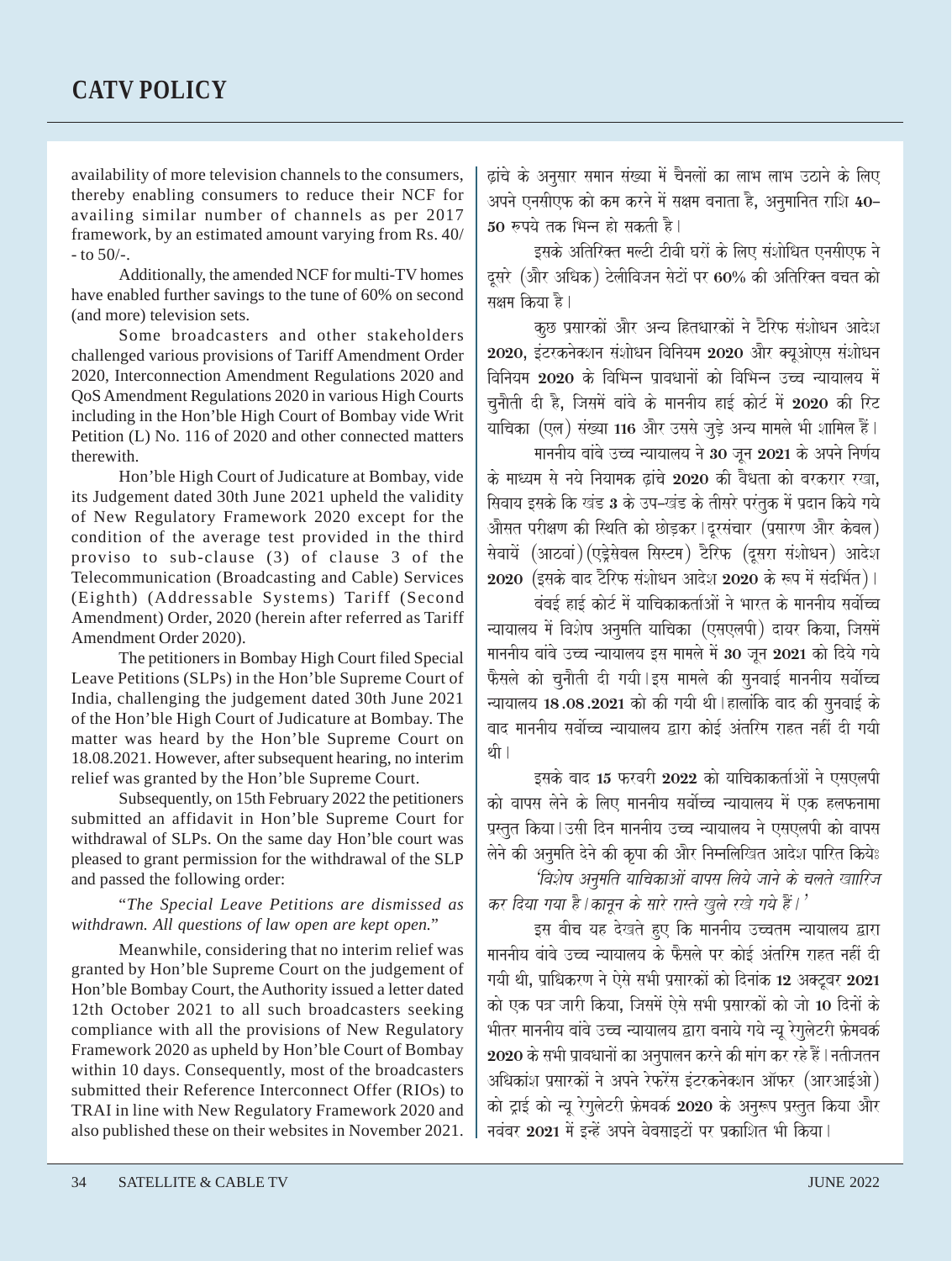New tariffs announced by the major broadcasters reflected a common trend i.e., the prices of their most popular channels including sports channels were enhanced beyond Rs. 20/- per month. Complying to the extent provisions, as regards the inclusion of pay channels in a bouquet, all such channels priced beyond Rs. 12/- (per month) are kept out of bouquet and are offered only on a-la-carte basis. The revised RIOs as filed indicate a wide-scale changes in composition of almost all bouquets being offered.

Immediately after new tariffs were announced, TRAI received representations from Distribution Platform Operators (DPOs), Associations of Local Cable Operators (LCOs) and Consumer Organizations. DPOs also highlighted difficulties likely to be faced by them in implementing new rates in their IT systems and migrating the consumers in bulk to the new tariff regime through the informed exercise of options, impacting almost all bouquets, due to upward revision in the rates of pay channels and bouquets declared by broadcasters.

In consideration of impending changes in consumer offerings, the Authority accepted to provide sufficient time to stakeholders for the benefit of consumers. Accordingly, TRAI on 10.11.2021, issued a letter to all the service providers on "*Implementation plan- New Regulatory Framework 2020*". The plan provided that the broadcasters may report to the Authority, any change in name, nature, language, Maximum Retail Price (MRP) per month of channels, the composition of bouquets and MRP of bouquets of channels as per the New Regulatory Framework 2020, latest by 31st December 2021 and simultaneously publish such information on their website. The broadcasters who had earlier submitted their RIOs were also allowed to revise the same.

On the basis of the representations TRAI also started engaging with the stakeholders through formal/ informal interactions for facilitating the smooth implementation of the pending provisions of the New Regulatory Framework 2020 with almost no major disruptions in ongoing services of the consumers.

Additionally, the representations from LCOs also highlight the adverse impact on subscription of linear TV with reduction in number of subscribers and declining television viewership, due to the increasing popularity of Free Dish (no cost to the consumers except installations of dish antenna) and Subscribed Video on Demand (SVOD), popularly known as Over The Top (OTT)

प्रमख प्रसारकों द्वारा घोषित किये गये नये टैरिफ एक सामान्य प्रवृत्ति को दर्शाते हैं, अर्थात् खेल चैनलों सहित उनके सबसे लोकप्रिय चैनलों की कीमतों में प्रति माह 20 रुपये से अधिक की वृद्धि की गयी थी । पे चैनलों को एक बके में शामिल करने के संबंध में सीमा के प्रावधानों का अनुपालन करते हुए 12 रुपये (प्रति माह) से अधिक कीमत वाले ऐसे सभी चैनलों को बके से बाहर रखा जाता है और केवल अ–लॉ–कार्टे आधार पर पेश किया जाता है | दायर किये गये संशोधित रियो, जिसे कि पेश किया जा रहा है, लगभग सभी बूके की संरचना में व्यापक पैमाने पर बदलाव का संकेत देते हैं।

नये टैरिफ आदेश की घोषणा के तुरंत बाद ट्राई को डिस्ट्रीब्यूशन  $\vec P$ क्लेटफॉर्म ऑपरेटर्स (डीपीओ), एसोसिएशन ऑफ लोकल केवल ऑपरेटर्स (एलसीओ) और उपभोक्ता संगठनों से प्रतिनिधित्व प्राप्त हुआ | डीपीओ ने अपने आईटी सिस्टम में नयी दरों को लागू करने और प्रसारकों द्वारा घोषित पे चैनलों और बुके की दरों में ऊपर की ओर संशोधन के कारण लगभग सभी बुके को प्रभावित करने वाले विकल्पों के सूचित अभ्यास के माध्यम से थोक में उपभोक्ताओं को नयी टैरिफ व्यवस्था में स्थानांतरित करने में उनके सामने आने वाली कठिनाईयों पर प्रकाश डाला।

उपभोक्ता पेशकशों में आसान्न परिवर्तनों को ध्यान में रखते हए. प्राधिकरण ने उपभोक्ताओं के लाभ के लिए हितधारकों को पर्याप्त समय देना स्वीकार किया। तदनसार टाई ने 10.11.2021 को सभी सेवा प्रदाताओं को *'कार्यान्वयन योजना-नया नियामक ढांचा 2020'* पर एक पत्र जारी किया | योजना में पावधान है कि बॉडकास्टर पाधिकरण को रिपोर्ट कर सकते हैं, नाम, प्रकृति, भाषा, चैनलों के प्रतिमाह अधिकतम खुदरा मूल्य (एमआरपी), न्यू रेगुलेटरी फ्रेमवर्क 2020 के अनुसार चैनलों के बुके की संरचना और एमआरपी, नवीनतम 31 मार्च 2021 तक और साथ ही इस तरह की जानकारी को अपनी वेबसाइट पर पकाशित करे।जिन पसारकों ने पहले अपने रियो प्रस्तुत किये थे, उन्हें भी इसे संशोधित करने की अनमति दी गयी थी।

अभ्यावेदन के आधार पर ट्राई ने उपभोक्ताओं की चल रही .<br>सेवाओं में लगभग कोई बडा व्यवधान नहीं होने के साथ नये नियामक द्धांचे 2020 के लंबित प्रावधानों के सुचारू कार्यान्वयन की सुविधा के लिए .<br>औपचारिक/अनौपचारिक बातचीत के माध्यम से हितधारकों के साथ जडना शरू कर दिया।

<del>-</del><br>इसके अतिरिक्त, एलसीओ के अभ्यावेदन फ्री डिश (एंटीना की स्थापना को छोडकर उपभोक्ताओं को कोई कीमत नहीं) और सब्सक्राइब्ड वीडियो की बढती लोकप्रियता के कारण और सब्सक्राइब्ड वीडियो ऑन डिमांड (एसवीओडी), जिसे ओवर द टॉप (ओटीटी) सेवाओं के रूप में जाना जाता है, के चलते ग्राहकों की संख्या में कमी <u>और टेलीविजन दर्शकों की संख्या में कमी के साथ लिनियर टीवी की</u> सदस्यता पर प्रतिकल प्रभाव को भी उजागर करते हैं।उपभोक्ता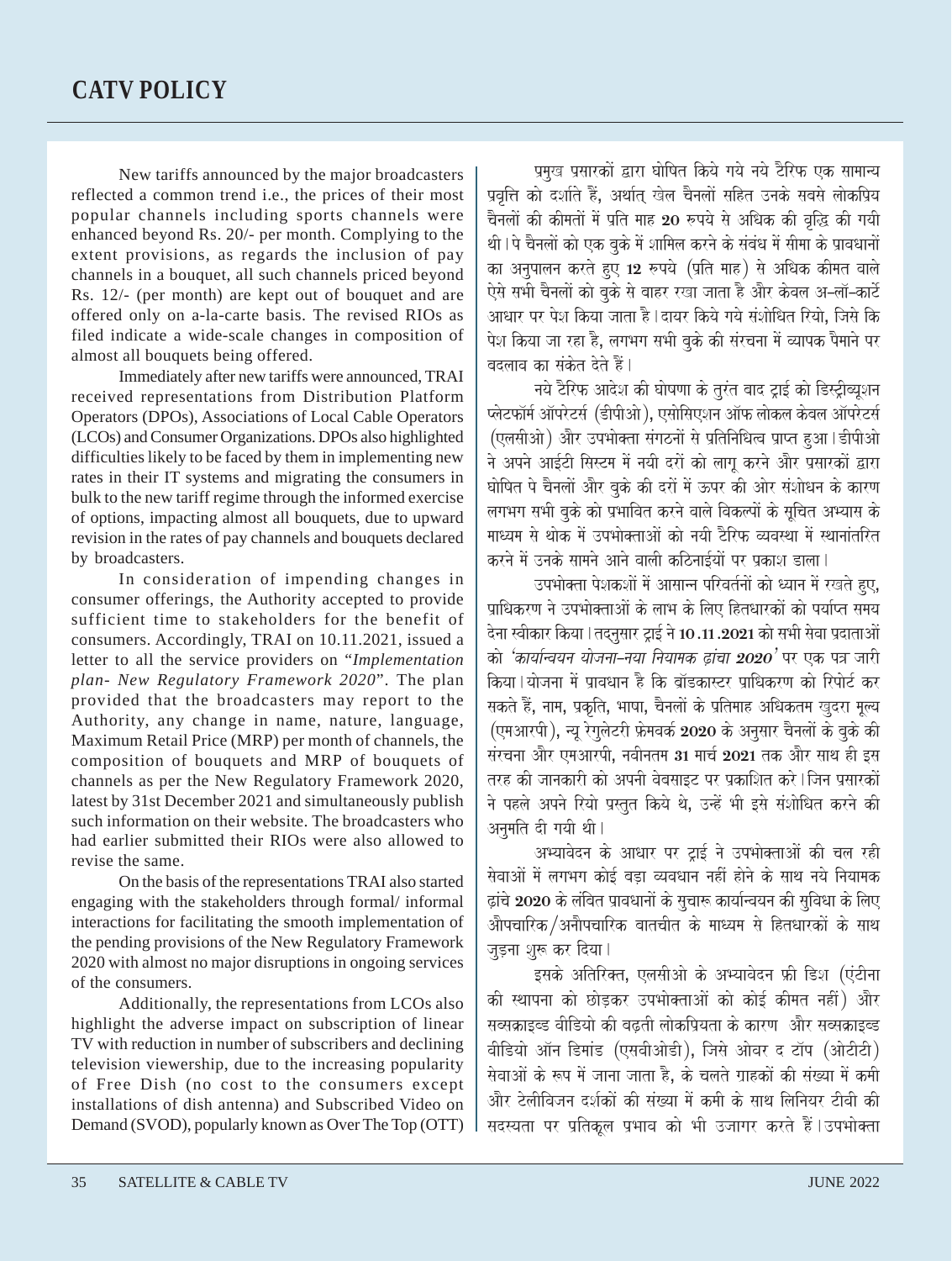#### **CATV POLICY**

services. The consumer organizations have highlighted likely increase in their subscription due to the price rise of popular channels, consequent upon implementation of proposed RIOs filed by the broadcasters.

In view of above, the stakeholders requested TRAI to take immediate measures to address certain issues, arising due to the implementation of pending provisions of New Regulatory Framework for safeguarding the growth of the sector including those of viewership.

Figure 1 below illustrates the revenue flow in broadcasting value chain.

The figures below indicate the trend in television viewership and revenue generations. During last more than one-year (approx. 8 quarters) total active number of DTH subscribers has decreased from 70.99 million to

संगठनों ने प्रसारकों द्वारा दायर पस्ताावित रियो के कार्यान्वयन के परिणामस्वरूप लोकप्रिय चैनलों के मूल्य वृद्धि के कारण अपनी संभावित सदस्यता में वृद्धि पर भी प्रकाश डाला।

उपरोक्त को ध्यान में रखते हुए हितधारकों ने ट्राई से अनुरोध <u>किया कि दर्शकों सहित क्षेत्र के विकास की सरक्षा के लिए नियामक ढांचे</u> के लंबित प्रावधानों के कार्यान्वयन के कारण उत्पन्न होने वाले कछ महों के समाधान के लिए तत्काल कोई उपाय करे।

चित्र 1: प्रसारण मूल्य श्रृंखला में राजस्व प्रवाह का उदाहरण

नीचे दिये गये आंकडे टेलीविजन दर्शकों की संख्या और राजस्व पीढी में रूझान दर्शाते हैं । पिछले एक वर्ष से अधिक *(*लगभग 8 तिमाहियों में) के दौरान डीटीएच ग्राहकों की कूल सक्रिय संख्या 70.99 मिलियन से घटकर 68.89 मिलियन हो गयी है (चित्र 2 देखें) ।इसी तरह प्रमुख





68.89 million (refer figure 2). Similarly, number of total active subscribers of major MSOs/HITS operators having more than 1 million subscribers, has decreased from 47.58 million to 45.55 million (refer figure 3). The revenue of broadcasters as well as DPOs is projected to decrease in FY 2020-21(refer figure 4). The advertisement revenue of broadcasters is also projected to decrease in FY 2020-21 (refer figure 5).

Easy availability of the TV content on the Over The Top (OTT) platforms/ Apps is also posing a serious challenge to the traditional cable/dish TV services. In 2013, there were only a couple of OTT platforms in India

एमएसओ /एचआईटीएस ऑपरेटरों के 1 मिलियन से अधिक ग्राहकों वाले कुल सक्रिय ग्राहकों की संख्या 47.58 मिलियन से घटकर 45.55 मिलियन रह गयी (चित्र 3 देखें) । वित्तवर्ष 2020–21 में प्रसारकों के साथ-साथ डीपीओ के राजस्व में कमी का अनुमान (चित्र 4 देखें) है । वित्तवर्ष 2020–21 में प्रसारकों के विज्ञापन राजस्व में कमी का अनुमान (चित्र 5 देखें) है।

ओवर द टॉप (ओटीटी) प्लेटफॉर्म/ऐप्स पर टीवी सामग्री की आसान उपलब्धता भी पारंपरिक केबल/डिश टीवी सेवाओं के लिए एक गंभीर चुनौती बन रही | 2013 में भारत में बहुत कम दर्शकों के साथ केवल कुछ ओटीटी प्लेटफॉर्म थे।हालांकि पिछले दो से तीन वर्षो के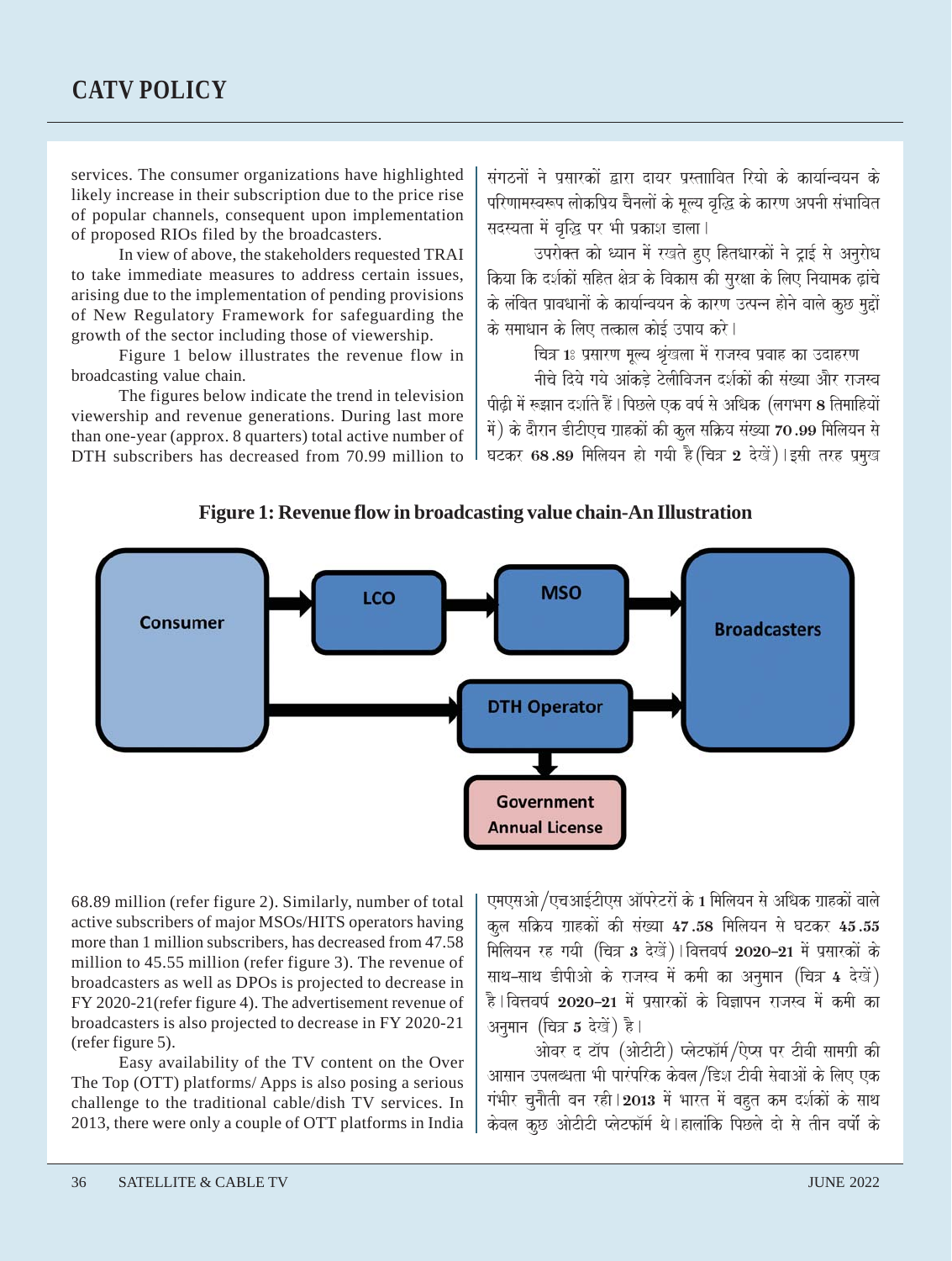### **CATV POLICY**



*Source***: Stakeholders' Report to TRAI**





*Source***: Stakeholders' Report to TRAI**

with very few viewers. However, during last two to three years the number and type of such platforms have increased manifolds. As per industry report, in 2020 there were over 40 OTT video platforms in India with 400 million customers which are expected to grow to 555 million in the year 2022.

Figure 6 depicts growth of revenues of OTT and digital video services. In the 2020 financial year (FY) दौरान ऐसे प्लेटफॉर्मो की संख्या और प्रकार में कई गुना बढ़ोतरी हुई है।उद्योग की रिपोर्ट के अनुसार 2020 में भारत में 400 मिलियन ग्राहकों के साथ 40 से अधिक ओटीटी वीडियो प्लेटफॉर्म थे. जो वर्ष 2022 में बढकर  $555$  मिलियन हो जाने की उम्मीद है।

चित्र 6 में ओटीटी और डिजिटल वीडियो सेवाओं के राजस्व में वृद्धि को दर्शाया गया है। 2020 के वित्तीय वर्ष (वित्त वर्ष) में अर्थव्यवस्था में समग्र मंदी के बावजद, डिजिटल और ओटीटी क्षेत्र ने  ${\bf 26}$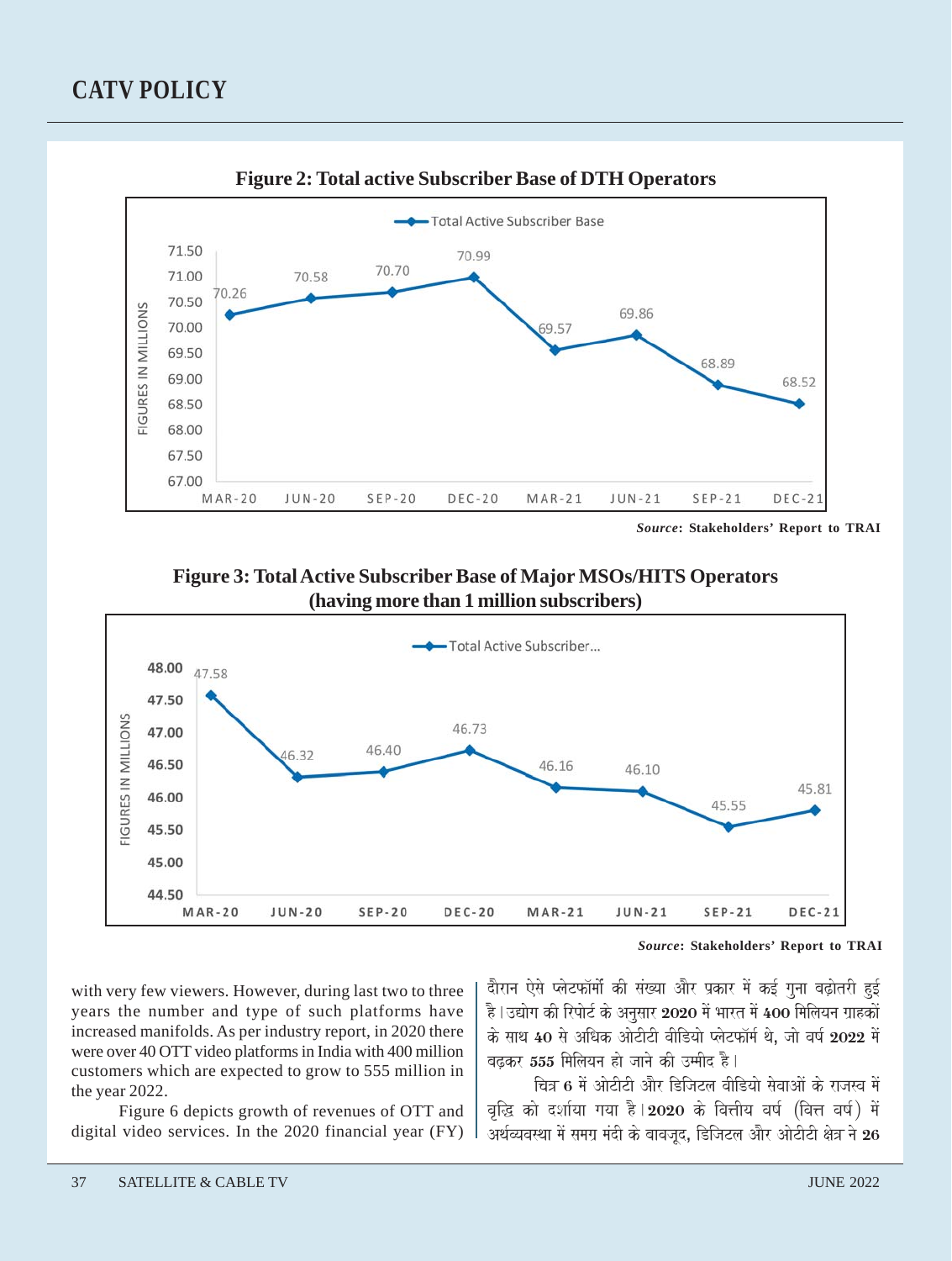#### **CATV POLICY**



*Source***: Stakeholders' Report to TRAI**



*Source***: KPMG in India's Media & Entertainment Report 2020**

despite an overall slump in the economy, digital and OTT sector registered a growth of 26 per cent, the highest growth amongst other segments of the M&E sector.

Above trends indicate that the television broadcasting sector is facing challenges not only due to pandemic but also due to other geo-political conditions. It is important for a regulator to be aware and address the issues for enabling the industry. During the interactions,

प्रतिशत की वृद्धि दर्ज की, जो एमएंडई क्षेत्र के अन्य क्षेत्रों में सबसे अधिक वद्धि है।

उपरोक्त प्रवृत्तियों से संकेत मिलता है कि टेलीविजन प्रसारण क्षेत्र न केवल महामारी के कारण बल्कि अन्य भू–राजनीतिक स्थितियों के कारण भी चुनौतियों का सामना कर रहा है।एक नियामक के लिए यह महत्वपूर्ण है कि वह जागरूक हो और उद्योग को सक्षम बनाने के लिए मुद्दों का समाधान करे । बातचीत के दौरान हितधारकों ने यह स्पष्ट कर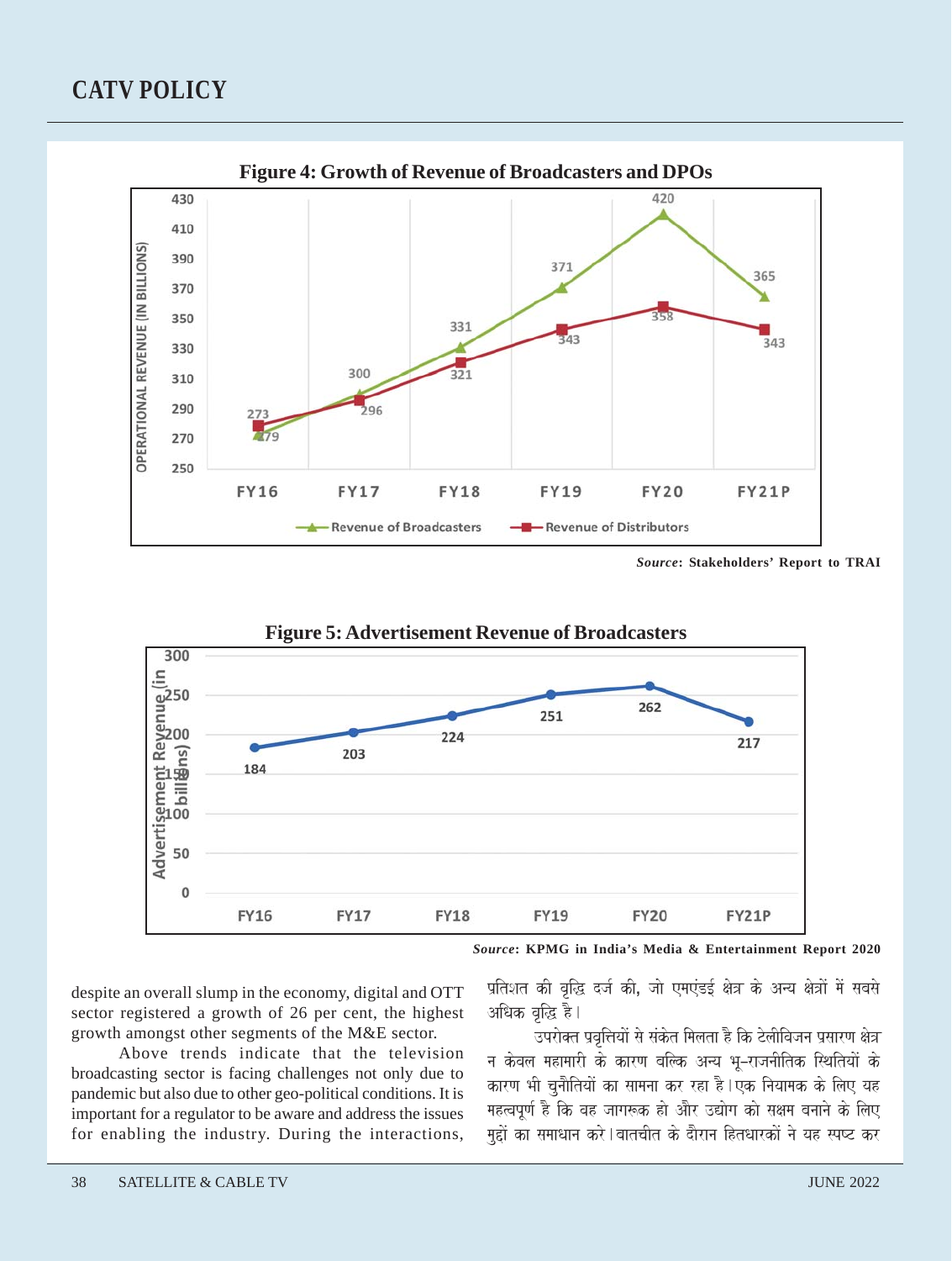Stakeholders have made it clear, that implementation of Tariff Amendment Order 2020 in its current form will cause large scale disruptions. This may aggravate the current issues faced by the sector.

Almost all the stakeholders opined that the

| <b>Table 2: Growth of OTT Video customers</b><br>(having more than 1 million subscribers) |                                                |              |              |  |
|-------------------------------------------------------------------------------------------|------------------------------------------------|--------------|--------------|--|
|                                                                                           | <b>OTT Video customer base</b><br>(in million) |              |              |  |
|                                                                                           | <b>FY20</b>                                    | <b>FY21P</b> | <b>FY22P</b> |  |
| <b>Total Online Video viewers in India</b>                                                | 400                                            | 486          | 555          |  |
| <b>Total SVOD</b> subscribers in India                                                    | 22                                             | 40           | 57           |  |
| <b>Total SVOD</b> subscriptions in India                                                  | 22                                             | 41           | 62           |  |
| Source: KPMG in India's Media & Entertainment Report 2020                                 |                                                |              |              |  |

दिया कि टैरिफ संशोधन आदेश  $2020$  को अपने वर्तमान स्वरूप में लाग करने से बडे पैमाने पर व्यवधान उत्पन्न होंगे । इससे क्षेत्र की मौजदा समस्या और बढ सकती है। लगभग सभी दितधारकों

का मत था कि पसारकों द्वारा घोषित टैरिफ .<br>उपभोक्ताओं की पेशकशों में बडे पैमाने पर बदलाव

tariffs announced by the broadcasters will cause large-



#### **Figure 6: Growth of revenue of broadcasters and DPOs**

*Source***: KPMG in India's Media & Entertainment Report 2020**

scale changes in consumer offerings. The DPOs/ LCOs will have to obtain revised choices possibly from every consumer. The stakeholders suggested and requested TRAI that to enable smooth implementation of new regulatory framework 2020 and also to avoid likely disruption for consumers, some provisions of the New Regulatory Framework 2020 may be put up for revision through appropriate consultation.

To deliberate on the issues related to pending implementation of New Regulatory Framework 2020 and suggest a way forward, a committee consisting of members from Indian Broadcasting & Digital Foundation (IBDF), All India Digital Cable Federation (AIDCF) & DTH Association was constituted under the aegis of TRAI. The broad terms of reference of the Committee were as below:

लायेंगे। डीपीओ / एलसीओ को संभवतः प्रत्येक उपभोक्ता से संशोधित विकल्प प्राप्त करने होंगे । हितधारकों ने सुझाव दिया और ट्राई से अनुरोध किया कि नये नियामक ढ़ांचे 2020 के सुचारू कार्यान्वयन को सक्षम करने और उपभोक्ताओं के लिए संभावित व्यवधान से बचने के लिए नये नियामक ढ़ांचे 2020 के कुछ प्रावधानों को उचित परामर्श के माध्यम से संशोधन के लिए रखा जा सकता है।

न्यू रेगुलेटरी फ्रेमवर्क 2020 के लंबित कार्यान्वयन से संबंधित .<br>मुद्दों पर विचार–विमर्श करने और आगे का रास्ता सुझाने के लिए ट्राई के तत्वावधान में में इंडियन ब्रॉडकास्टिंग एंड डिजिटल फाउंडेशन (आईबीडीएफ), ऑल इंडिया डिजिटल केबल फेडरेशन (एआईडीसीएफ) और डीटीएच एसोसिएशन के सदस्यों की एक समिति का गठन किया गया था।समिति के व्यापक विचारार्थ विषय नीचे दिये गये  $\frac{1}{2}$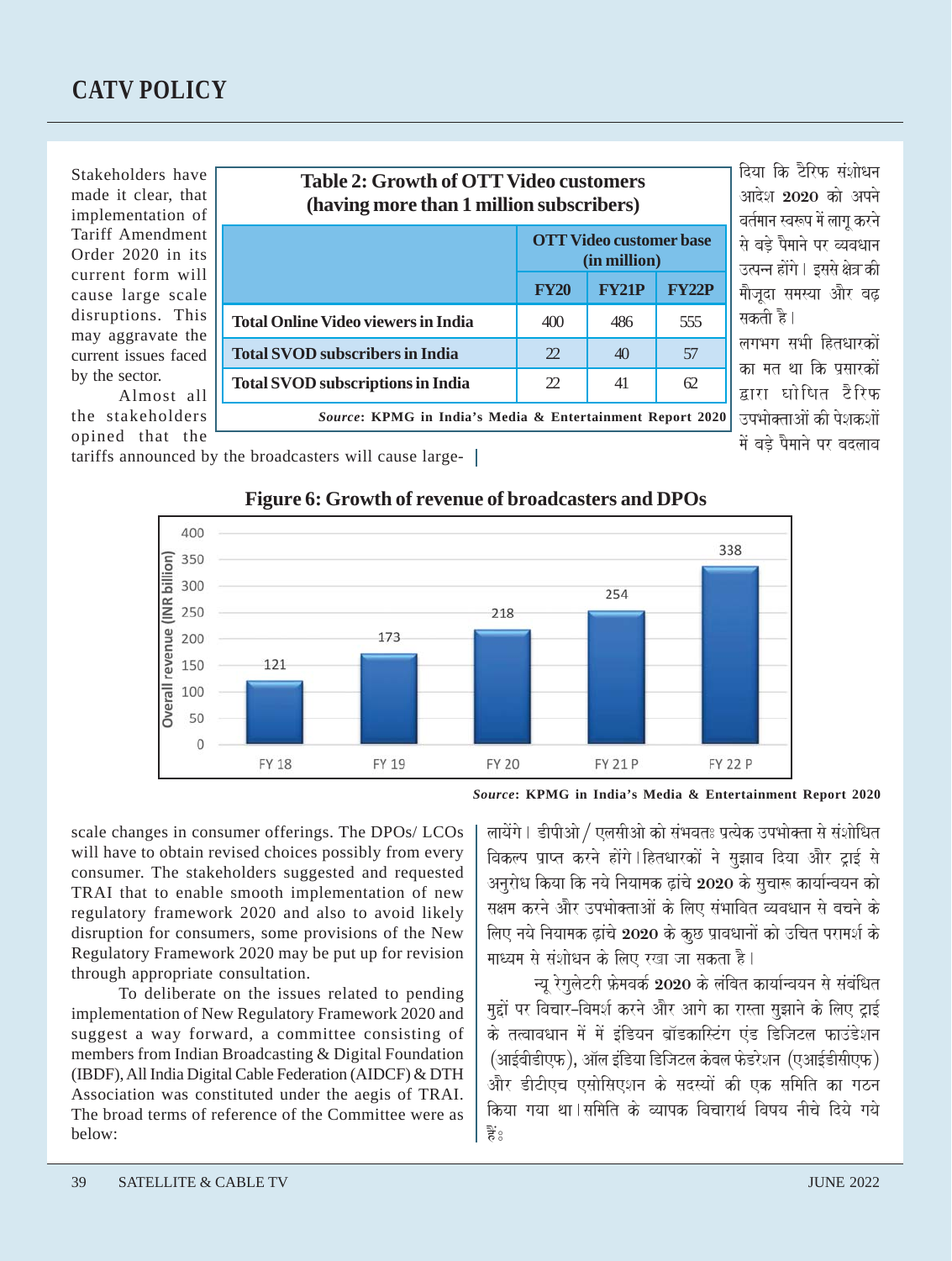- a) To look into process of smooth implementations of New Regulatory Framework 2020 keeping in view consumers convenience in exercising informed choices and suggest measures thereof (if any).
- b) To identify issues of concern and suggest measures for overall growth of the broadcasting sector.

The purpose of the committee was to provide a platform and facilitate discussions among various stakeholders to come out on a common agreed path for smooth implementation of Tariff Amendment Order 2020. Stakeholders were advised to come out with an implementation plan with minimum disruptions and hassles to the consumers while implementing the New Regulatory Framework 2020. It was noted that the consumers exercise their choices differently based on their preferences. In general, the consumers of DTH platforms make use of online portals and apps. Whereas consumers served by Local Cable Operators (LCO), still prefer to convey their choices to their LCO either by filling choices on a predefined form or over the telephone. Therefore, any changes in consumer offering will entail greater efforts on part of LCOs and in turn MSOs.

The committee held discussions on 23rd December 2022. Stakeholders listed following issues which in their opinion required review:

- a. The proposed tariffs by broadcasters through their RIOs submitted in compliance to NTO 2.0 Tariff Orders would cause significant increase in the tariffs to consumers. The consumer price rise, if any is required to be limited to a reasonable limit.
- b. The proposed RIOs by Broadcasters may cause significant changes in the packages, especially due to keeping popular channels at higher a-la-carte prices, not being part of bouquets. This enjoins DPO to make very large number of plans and package offerings. Therefore, the DPOs require support from broadcasters so that they do not have to make large number of plans/ bouquets.
- c. Considering facts mentioned above, there is a need to simplify the process of exercising choices by consumers so that no channel should be provided to consumers without explicit consent. Consumers should have facility to remove any channel.
- d. Same product (television Channel) should be offered on same price whether on Linear Television, Free Dish or Subscription based Video on Demand.
- e. Stakeholders suggested that more than two more
- ए) उपभोक्ताओं को सूचित विकल्पों का प्रयोग करने में सुविधा को ध्यान में रखते हुए नये नियामक ढ़ांचे 2020 के सुचारू कार्यान्वयन की प्रक्रिया को देखने के लिए और उसके उपायों (यदि कोई हो) का सझाव देना।
- बी) चिंता के मुद्दों की पहचान करना और प्रसारण क्षेत्र के समग्र विकास के लिए उपाय सुझाना |

समिति का उद्देश्य टैरिफ संशोधन आदेश 2020 के सुचारू कार्यान्वयन के लिए एक आम सहमति के रास्ते पर आने के लिए प्लेटफॉर्म प्रदान करना और विभिन्न हितधारकों के बीच चर्चा की सुविधा प्रदान करना था। हितधारकों को सलाह दी गयी थी कि वे न्यू रेगुलेटरी फ्रेमवर्क 2020 को लाग करते समय उपभोक्ताओं न्यनतम व्यवधानों और बाधाओं के साथ एक कार्यान्वयन योजना के साथ सामने आयें | यह नोट किया गया कि उपभोक्ता अपनी पसंद के आधार पर अपनी पसंद का अलग–अलग प्रयोग करें । सामान्य तौर पर डीटीएच प्लेटफॉर्म के उपभोक्ता ऑनलाइन पोर्टल और ऐप का इस्तेमाल करते हैं।जबकि उपभोक्ता स्थानीय केबल ऑपरेटरों (एलसीओ) द्वारा सेवा प्रदान करते हैं, फिर भी वे अपने एलसीओ को पूर्वनिर्धारित फॉर्<del>म</del> पर या टेलीफोन पर विकल्प भर कर अपनी पसंद बताना पसंद करते .<br>हैं।इसलिए उपभोक्ता पेशकश में कोई भी बदलाव एलसीओ और बदले में एमएसओ की ओर से अधिक प्रयास करेगा।

समिति ने 23 दिसंबर 2021 को चर्चा की । हितधारकों ने निम्नलिखित मद्दों को सचीबद्ध किया, जिनके बारे में उनके अनसार समीक्षा की आवश्यकता है:

- ए. एनटीओ 2.0 टैरिफ आदेश के अनुपालन में प्रस्तुत किये गये .<br>अपने रियो के माध्यम से प्रसारकों द्वारा प्रस्तावित टैरिफ उपभोक्ताओं के लिए टैरिफ में उल्लेखनीय वृद्धि का कारण बनेंगे।उपभोक्ता मूल्य वृद्धि, यदि कोई हो, को उँचित सीमा तक सीमित करने की आवश्यकता है।
- बी. प्रसारकों द्वारा प्रस्तावित रियो पैकेज में महत्वपूर्ण बदलाव ला सकते .<br>हैं, बुके का हिस्सा नहीं होने के कारण विशेष रूप से लोकप्रिय चैनलों को उच्च अ–लॉ–कार्टे कीमतों पर रखा जा सकता है।यह डीपीओ को बहुत बड़ी संख्या में योजनायें और पैकेज पेशकश करने के लिए बाध्य करता है।इसलिए डीपीओ को प्रसारकों के समर्थन की आवश्यकता होती है ताकि उन्हें बड़ी संख्या में योजनायें /बुके बनाने की आवश्यकता न पड़े।
- सी. ऊपर वर्णित तथ्यों को ध्यान में रखते हुए उपभोक्ताओं द्वारा <u>विकल्पों का पयोग करने की प्रकिया को सरल बनाने की आवश्यकता</u> .<br>है ताकि उपभोक्ताओं के स्पष्ट सहमति के बिना कोई चैनल प्रदान नहीं किया जा सके।उपभोक्ताओं के पास किसी भी चैनल को हटाने की सुविधा होनी चाहिए।
- डी. एक ही उत्पाद (टेलीविजन चैनल) को समान कीमत पर पेश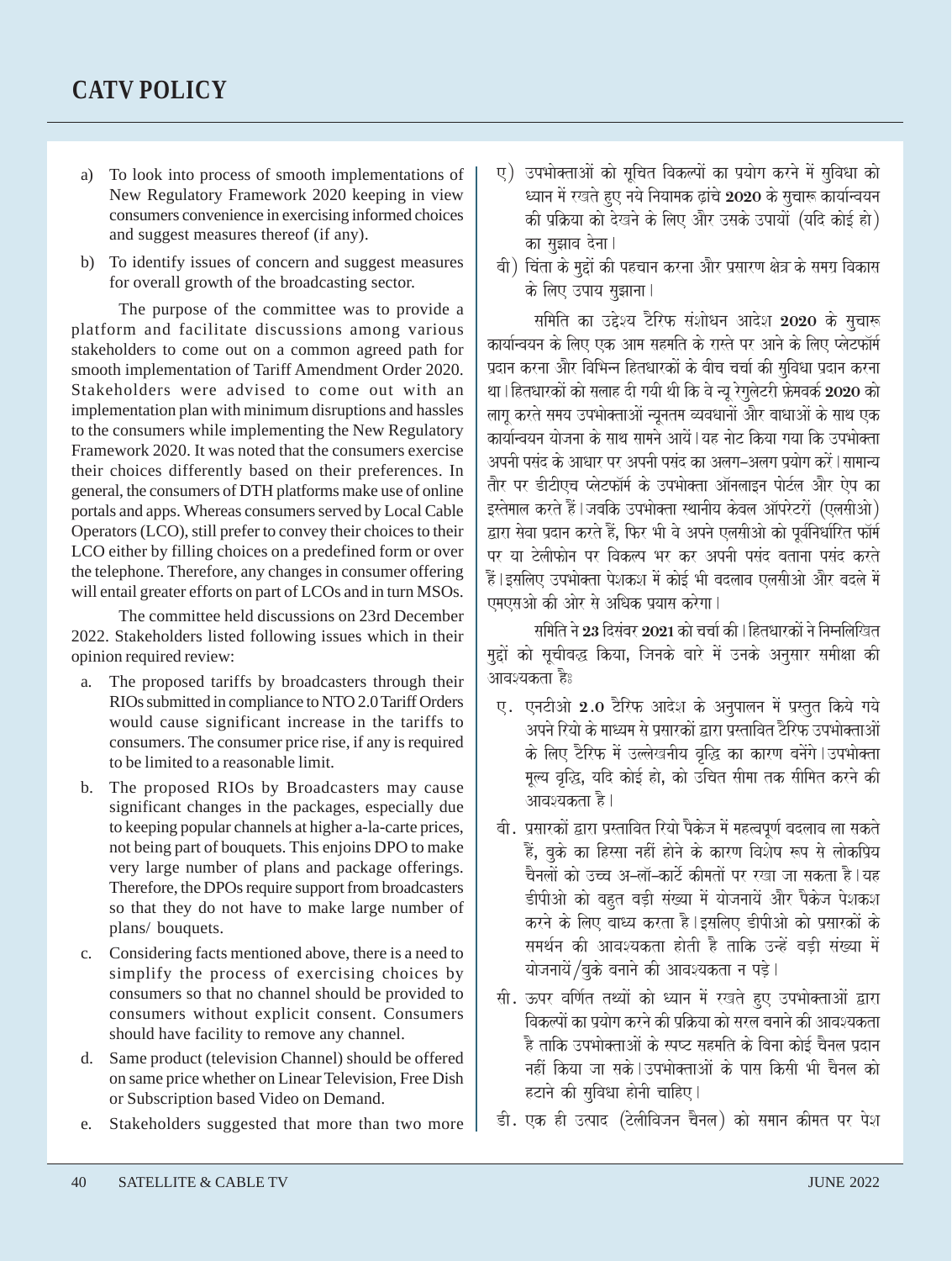years have passed since NTO 2.0 amendments and more than three years have passed with NTO 1.0 implementations, since then, there is no change in prices of bouquet or a-la- carte channels. This has kept industry under stress in terms of providing quality product to the end consumers. As such restoring the MRP ceiling for bouquet inclusion to unamended tariff order level of Rs. Nineteen (19/-) would be appropriate.

- f. The above provision shall also help in maintaining bouquet structure by ensuring all popular channels within ceiling limits of bouquet. Additionally, this will also create bare minimum hassles to consumers in exercising their choices under new tariffs, as most of the tariffs may continue in its current form.
- g. Allowing additional fifteen (15%) percent incentive to DPOs for bouquets as well, as has been provided for a-la-carte channel (It was pointed by the chair that the said provision pertains to Interconnection regulations and is not part of Tariff Order).
- h. The second twin condition may be reviewed to enhance the discount on sum of MRP of a-la-carte of pay channels forming part of the bouquet to fifty percent. This will enable the broadcasters to crosssubsidize the packages.
- i. Revision in the ceiling of Network Capacity Fee (NCF) of Rs 130/-.
- j. In case of multi-TV home, broadcaster should also offer MRP of their channels for each additional TV connection, beyond the first TV connection, @ 40% of the MRP declared for the first TV connection. This will help consumers in saving cost of subscribing pay channels on multiple televisions.
- k. Review of ceiling of fifteen percent (15%) on discount on sum of a-la- carte channels of MRP of that bouquet available for DPOs.
- l. Stakeholder suggested that TRAI should take immediate corrective measures and implement revised tariff by 1st April 2022. All DPOs present insisted that to properly implement new tariffs they will require sufficient time as prescribed.

From various representations received and discussions of different associations (including LCO किया जाना चाहिए, चाहे वह लीनियर टेलीविजन, फ्री डिश या सब्सक्रीप्शन आधारित वीडियो ऑन डिमांड पर हो।

- $\ddot{\epsilon}$ . हितधारकों ने सुझाव दिया कि एनटीओ 2.0 संशोधनों को दो साल से अधिक समय बीत चुका है और एनटीओ 1.0 कार्यान्वयन के साथ तीन साल से अधिक समय बीत चुका है, तब से बुके या .<br>अ–लॉ–कार्टे चैनलों की कीमतों में कोई बदलाव नहीं हुआ है ।इसने .<br>अंतिम उपभोक्ताओं के गुणवत्तापूर्ण उत्पाद उपलब्ध कराने के मामले में उद्योग को तनाव में रखा है।इस प्रकार बुके समावेश के लिए एमआरपी सीमा को संशोधित नहीं किये गये टैरिफ स्तर पर 19 रुपये (उन्नीस) उपयुक्त रहेगा।
- एफ.उपरोक्त प्रावधान बुके की अधिकतम सीमा के भीतर सभी लोकप्रिय चैनलों को सुनिश्चित करके बुके संरचना को बनाये रखने में मदद करेगा।इसके अतिरिक्त यह उपभोक्ताओं नये टैरिफ के तहत अपनी पसंद का प्रयोग करने में न्यूनतम परेशानी भी पैदा करेगा, क्योंकि अधिकांश टैरिफ अपने मौजूदा स्वरूप में जारी रह सकता है।
- जी. बुके के लिए डीपीओ को अतिरिक्त पंद्रह  $(15%)$  प्रतिशत .<br>प्रोत्साहन की अनुमति देना, जैसाकि अ–लॉ–कार्ट चैनलों के लिए प्रदान किया गया है (अध्यक्ष ने बताया कि उक्त प्रावधान .<br>इंटरकनेक्शन नियमों से संबंधित है और टैरिफ आर्डर का हिस्सा नहीं है)।
- एच. बुके का हिस्सा बनने वाले पे चैनलों के अ–लॉ–कार्टे के एमआरपी जू<br>योग पर छूट को बढ़ाकर पचास प्रतिशत करने के लिए दूसरी जडवां शर्त की समीक्षा की जा सकती है | यह प्रसारकों को पैकेजों को क्रॉस सब्सिडी देने में सक्षम बनायेगा।
- आई. 130 रुपये के नेटवर्क क्षमता शुल्क (एनसीएफ) की उच्चतम सीमा में संशोधन।
- जे. मल्टी टीवी होम के मामले में प्रसारक को प्रत्येक अतिरिक्त टीवी कनेक्शन के लिए अपने चैनलों के एमआरपी की पेशकश करनी चाहिए, पहले टीवी कनेक्शन से परे, पहले टीवी के लिए घोषित एमआरपी के 40% की दर से | इससे उपभोक्ताओं को कई टीवी चैनल पर पे चैनलों की सदस्यता लेने की लागत बचाने में मदद मिलेगी ।
- के. डीपीओ के लिए उपलब्ध उस बुके के एमआरपी के अ–लॉ–कार्ट चैनलों के योग पर छूट पर पंद्रह प्रतिशत  $(15\%)$  की उच्चतम सीमा की समीक्षा l
- एल.हितधारकों ने सुझाव दिया कि ट्राई को तत्काल सुधारात्मक उपाय करने चाहिए और 1 अप्रैल 2022 तक संशोधित टैरिफ लाग करना चाहिए | उपस्थित सभी डीपीओ ने जोर देकर कहा कि नये टैरिफ को ठीक से लाग करने के लिए उन्हें निर्धारित समय के अनसार पर्याप्त समय की आवश्यकता होगी।

प्राप्त विभिन्न अभ्यावेदनों और ट्राई के साथ आयोजित विभिन्न